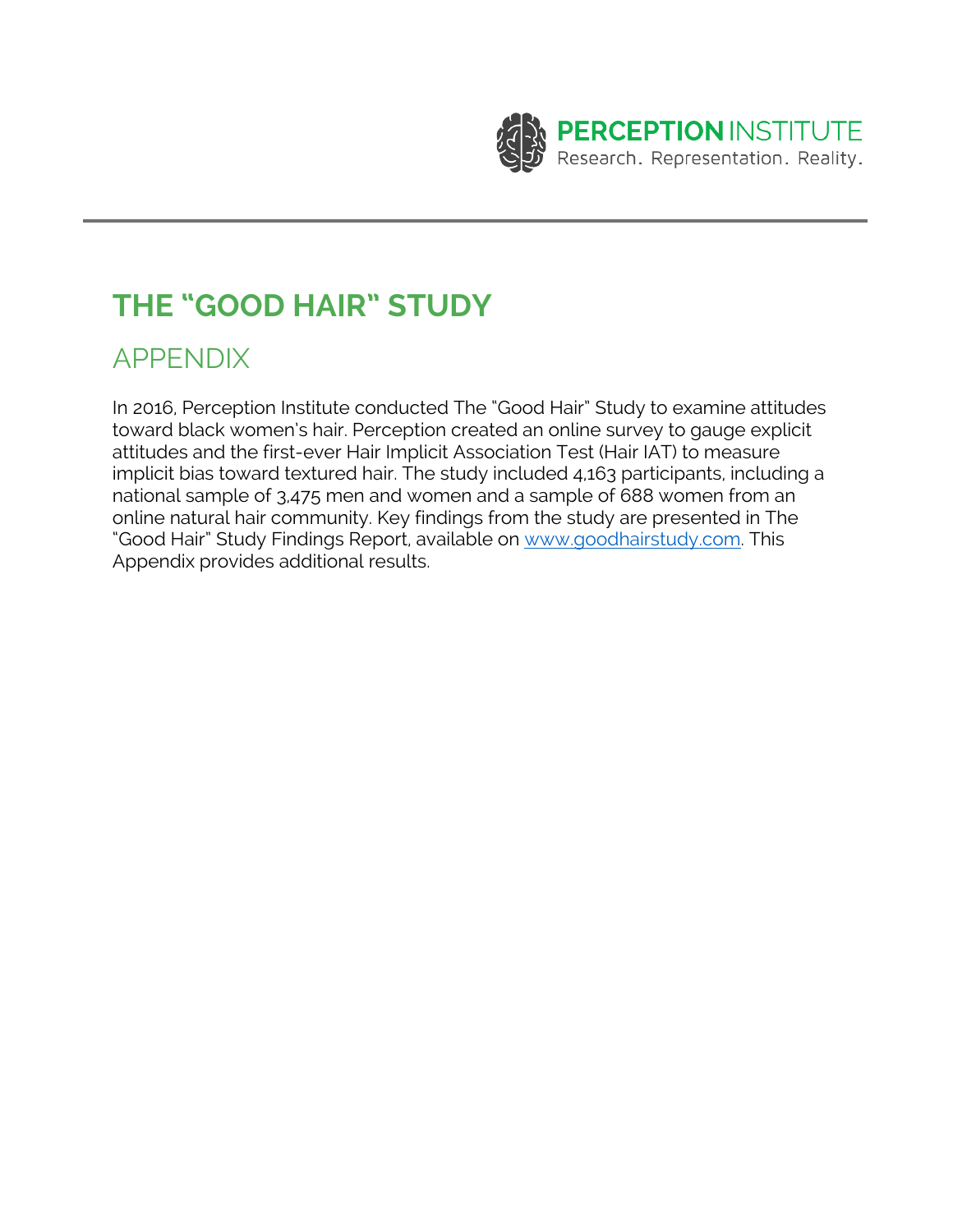# **DO WOMEN HAVE EXPLICIT BIAS AGAINST BLACK WOMEN'S TEXTURED HAIR?**

502 women in the national sample and 688 women from the natural hair community ("naturalistas") were shown images of four textured hairstyles (afro, dreads, twist-out, and braids) and four smooth hairstyles (long curls, straight, short curls, and pixie cut). The women were asked to rate each hairstyle on a scale from 1 to 5 in terms of how beautiful, sexy/attractive, and professional they think it is. They were then asked to report how they think the U.S. would rate each hairstyle, using the same scale.

On the following pages, we report the average scores of the women's personal attitudes and their perception of U.S. attitudes toward each hairstyle. Average scores by race (black and white) overall and within each sample (national and naturalista) are shown. Below the scores, we describe the findings and any statistically significant differences between black and white women and between the national sample and naturalistas (analyses conducted were Independent Sample T-Tests; p values are reported).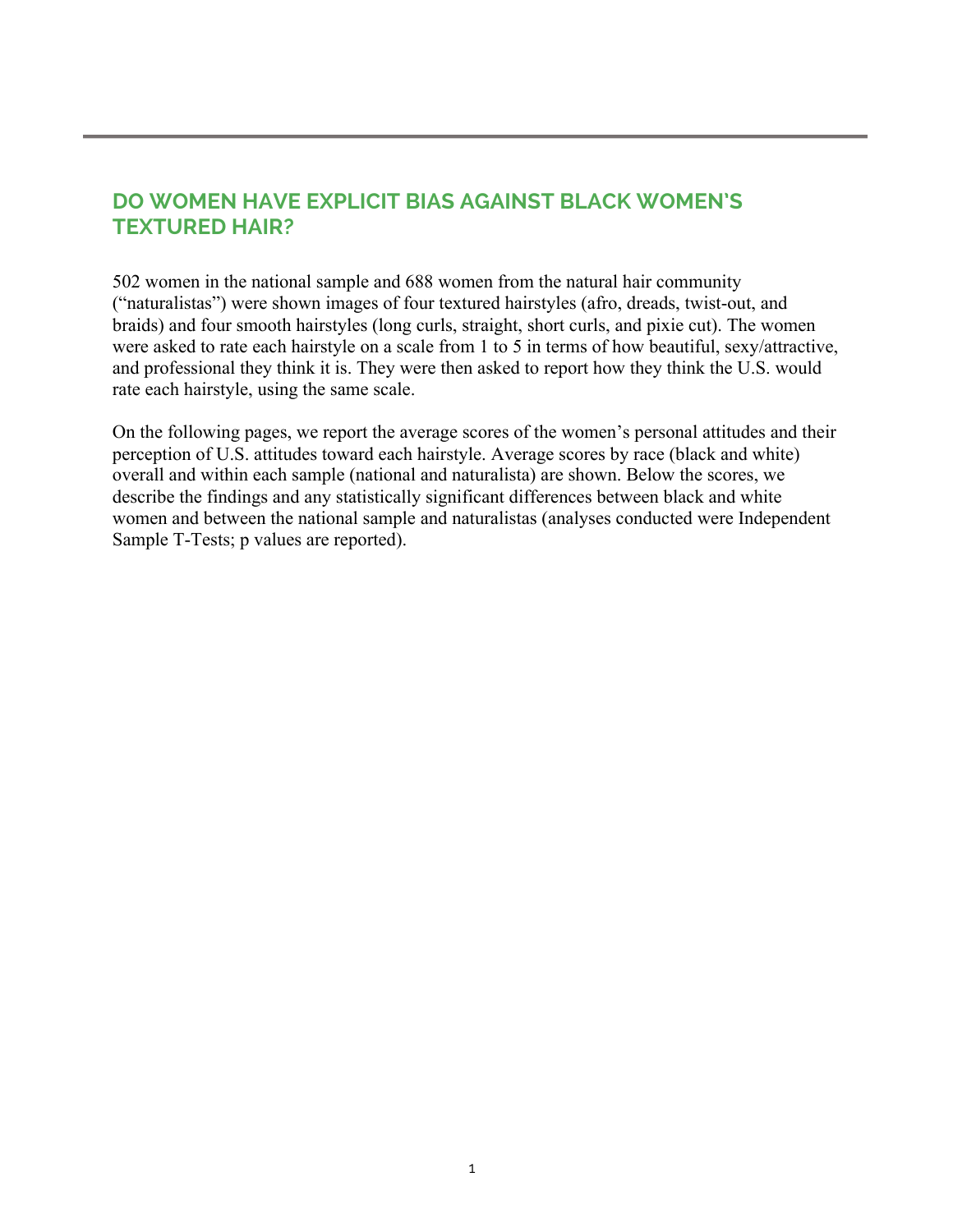**Afro**



**BLACK WOMEN rate this hairstyle**

| <b>Beautiful</b>    | 4.3 | National:    | 3.9 |
|---------------------|-----|--------------|-----|
|                     |     | Naturalista: |     |
| Sexy/Attractive 4.1 |     | National:    | 3.7 |
|                     |     | Naturalista: | 4.3 |
| Professional        | 3.4 | National:    | 3.1 |
|                     |     | Naturalista: | 3.5 |

#### **BLACK WOMEN THINK THE U.S. would rate this hairstyle**

| <b>Beautiful</b>    | 2.9 | National:    | 2.9 |
|---------------------|-----|--------------|-----|
|                     |     | Naturalista: | 3.0 |
| Sexy/Attractive 2.9 |     | National:    | 2.8 |
|                     |     | Naturalista: | 2.9 |
| Professional        |     | National:    | 2.3 |
|                     | 2.1 | Naturalista: | 2.0 |

### **WHITE WOMEN rate this hairstyle**

| Beautiful           | 2.6 | National:    | 2.4 |
|---------------------|-----|--------------|-----|
|                     |     | Naturalista: | 3.0 |
| Sexy/Attractive 2.5 |     | National:    | 2.3 |
|                     |     | Naturalista: | 2.8 |
| <b>Professional</b> | 2.3 | National:    | 2.1 |
|                     |     | Naturalista: | 2.5 |

#### **WHITE WOMEN THINK THE U.S. would rate this hairstyle**

| 2.5<br><b>Beautiful</b> |                     | National:        | 2.4 |
|-------------------------|---------------------|------------------|-----|
|                         | Naturalista: 2.6    |                  |     |
| Sexy/Attractive 2.4     |                     | National:        | 2.4 |
|                         |                     | Naturalista:     | 2.5 |
|                         | Professional<br>2.1 | National:        | 2.1 |
|                         |                     | Naturalista: 2.1 |     |

#### **Black women rate the afro positively, and they perceive that the U.S. rates it negatively. Their perception of stigma against the afro is substantiated by white women's low ratings.**

- Black women think the afro is significantly more beautiful, sexy/attractive, and professional than white women  $(p<.001)$ .
- Among black and white women, naturalistas think the afro is significantly more beautiful, sexy/attractive, and professional than women in the national sample (all  $p<.001$ ).
- White women perceive that the U.S. thinks the afro is less beautiful and sexy/attractive than black women (both  $p<.001$ ).
- Black and white women perceive the U.S. would rate the afro similarly low on professionalism black naturalistas perceive an even lower rating than the national sample  $(p<0.01)$ .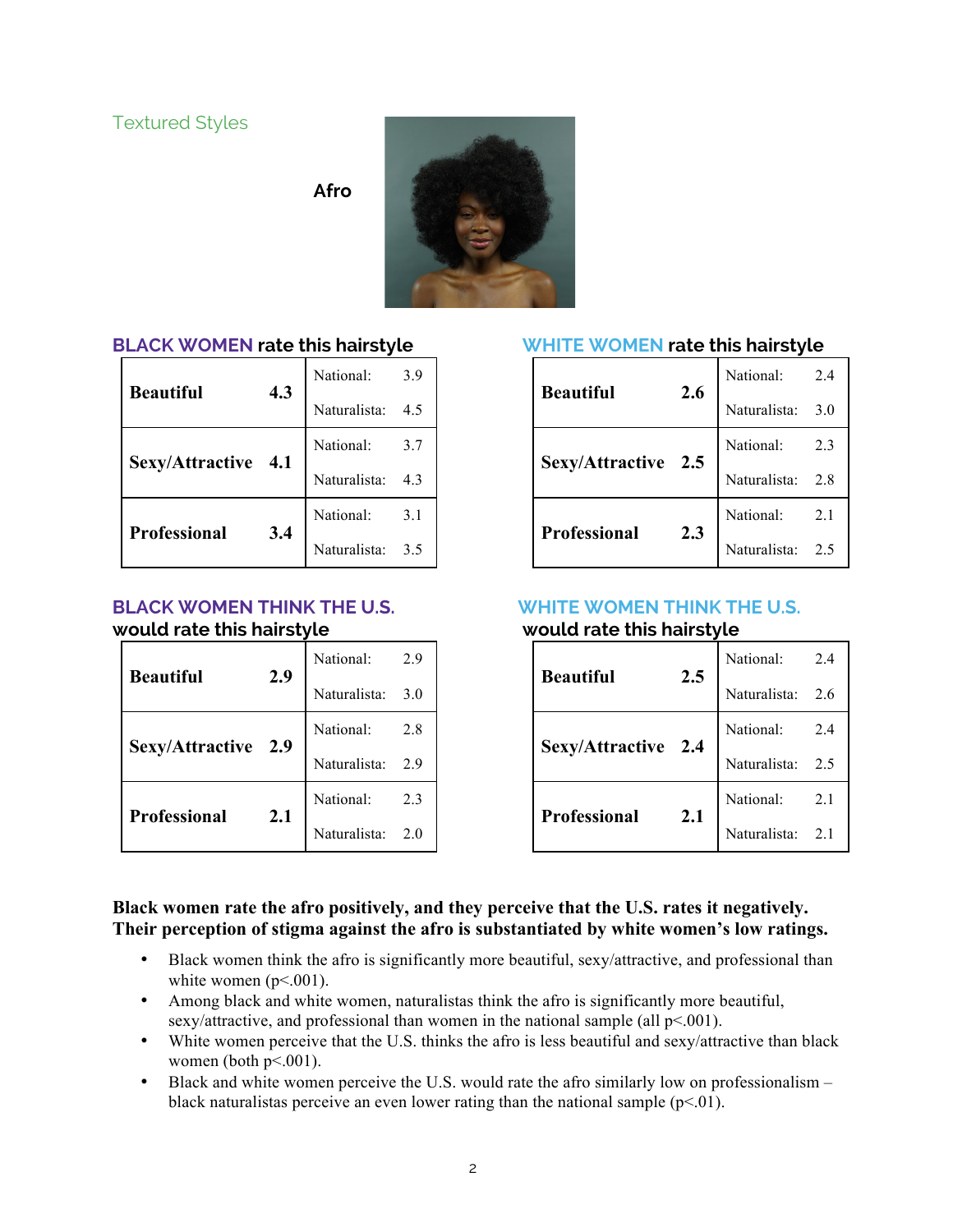**Dreads**



# **BLACK WOMEN rate this hairstyle**

| <b>Beautiful</b>    | $3.2$ | National: 2.8<br>Naturalista: 3.3 | 2.8 |
|---------------------|-------|-----------------------------------|-----|
|                     |       |                                   |     |
| Sexy/Attractive 2.9 |       | National:                         | 2.6 |
|                     |       | Naturalista: 3.1                  |     |
| Professional        | 2.7   | National:                         | 2.5 |
|                     |       | Naturalista: 2.8                  |     |

#### **BLACK WOMEN THINK THE U.S. would rate this hairstyle**

| <b>Beautiful</b>    | 2.3 | National:    | 2.3 |
|---------------------|-----|--------------|-----|
|                     |     | Naturalista: | 2.3 |
| Sexy/Attractive 2.2 |     | National:    | 2.1 |
|                     |     | Naturalista: | 2.2 |
| <b>Professional</b> | 1.8 | National:    | 1.9 |
|                     |     | Naturalista: |     |

### **WHITE WOMEN rate this hairstyle**

| <b>Beautiful</b>    | 2.4 | National:        | 2.2 |
|---------------------|-----|------------------|-----|
|                     |     | Naturalista: 2.7 |     |
| Sexy/Attractive 2.3 |     | National:        | 2.1 |
|                     |     | Naturalista:     | 2.6 |
| Professional        | 2.2 | National:        | 2.0 |
|                     |     | Naturalista: 2.4 |     |

#### **WHITE WOMEN THINK THE U.S. would rate this hairstyle**

| Beautiful<br>2.4    |              | National:                | 2.3 |
|---------------------|--------------|--------------------------|-----|
|                     | Naturalista: | 2.5                      |     |
| Sexy/Attractive     |              | National:                | 2.2 |
|                     | 2.3          | Naturalista:             | 2.5 |
| <b>Professional</b> |              | National:                | 2.0 |
|                     | 2.1          | Naturalista <sup>.</sup> | 21  |

#### **Black women rate dreads somewhat positively, and they perceive that the U.S. rates them negatively. Their perception of stigma is similar to white women's low ratings.**

- Black women think dreads are significantly more beautiful, sexy/attractive, and professional than white women (all  $p<001$ ).
- Among black and white women, naturalistas think dreads are significantly more beautiful, sexy/attractive, and professional than women in the national sample (all  $p<.001$ ).
- Compared to white women, Black women perceive that the U.S. thinks dreads are significantly less professional than white women (p=.001).
- White women in the national sample perceive that the U.S. thinks dreads are significantly less beautiful and sexy/attractive than white naturalistas ( $p<.05$  and  $p<.01$ , respectively).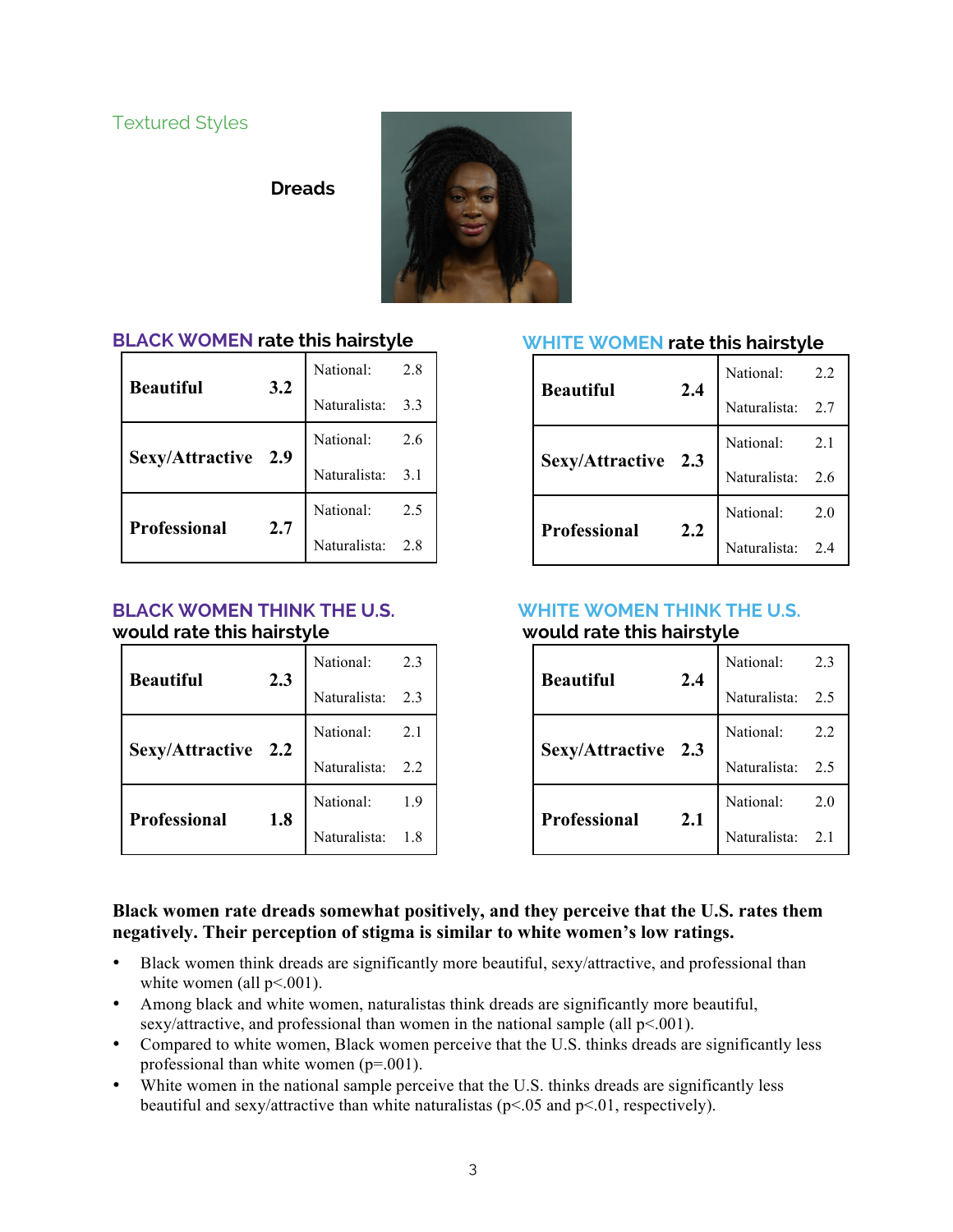**Twist-out**



### **BLACK WOMEN rate this hairstyle**

| <b>Beautiful</b>    | 3.2 | National:        | 2.9 |
|---------------------|-----|------------------|-----|
|                     |     | Naturalista:     | 3.4 |
| Sexy/Attractive 3.1 |     | National:        | 2.8 |
|                     |     | Naturalista: 3.2 |     |
| Professional        | 2.6 | National:        | 2.5 |
|                     |     | Naturalista: 2.7 |     |

#### **BLACK WOMEN THINK THE U.S. would rate this hairstyle**

| <b>Beautiful</b>    | 2.3 |                                   |  |
|---------------------|-----|-----------------------------------|--|
|                     |     | National: 2.3<br>Naturalista: 2.2 |  |
| Sexy/Attractive 2.2 |     |                                   |  |
|                     |     | National: 2.3<br>Naturalista: 2.2 |  |
| Professional        | 1.8 |                                   |  |
|                     |     | National: 1.9<br>Naturalista: 1.8 |  |

#### **WHITE WOMEN rate this hairstyle**

| <b>Beautiful</b>    | 2.2 | National:    | 2.0 |
|---------------------|-----|--------------|-----|
|                     |     | Naturalista: | 2.5 |
| Sexy/Attractive 2.2 |     | National:    | 2.0 |
|                     |     | Naturalista: | 2.4 |
| Professional        | 1.9 | National:    | 1.8 |
|                     |     | Naturalista: | 2.0 |

# **WHITE WOMEN THINK THE U.S.**

# **would rate this hairstyle**

| <b>Beautiful</b>    | 2.1 | National:    | 2.0 |
|---------------------|-----|--------------|-----|
|                     |     | Naturalista: | 2.2 |
| Sexy/Attractive 2.1 |     | National:    | 2.0 |
|                     |     | Naturalista: | 2.2 |
| Professional        | 1.8 | National:    | 1.8 |
|                     |     | Naturalista: |     |

#### **Black women rate the twist-out somewhat positively, and they perceive that the U.S. rates it negatively. Their perception of stigma is similar to white women's low ratings.**

- Black women think the twist-out is significantly more beautiful, sexy/attractive, and professional than white women (all  $p<001$ ).
- Among black and white women, naturalistas think the twist-out is significantly more beautiful and sexy/attractive than women in the national sample (both  $p<.001$ ).
- White naturalistas think the twist-out is significantly more professionalism than white women in the national sample  $(p<.01)$ .
- White women perceive that the U.S. thinks the twist-out is significantly less beautiful and sexy/attractive than black women (both p<.05).
- Among white women, naturalistas perceive that the U.S. thinks the twist-out is significantly more beautiful than the national sample  $(p<.05)$ .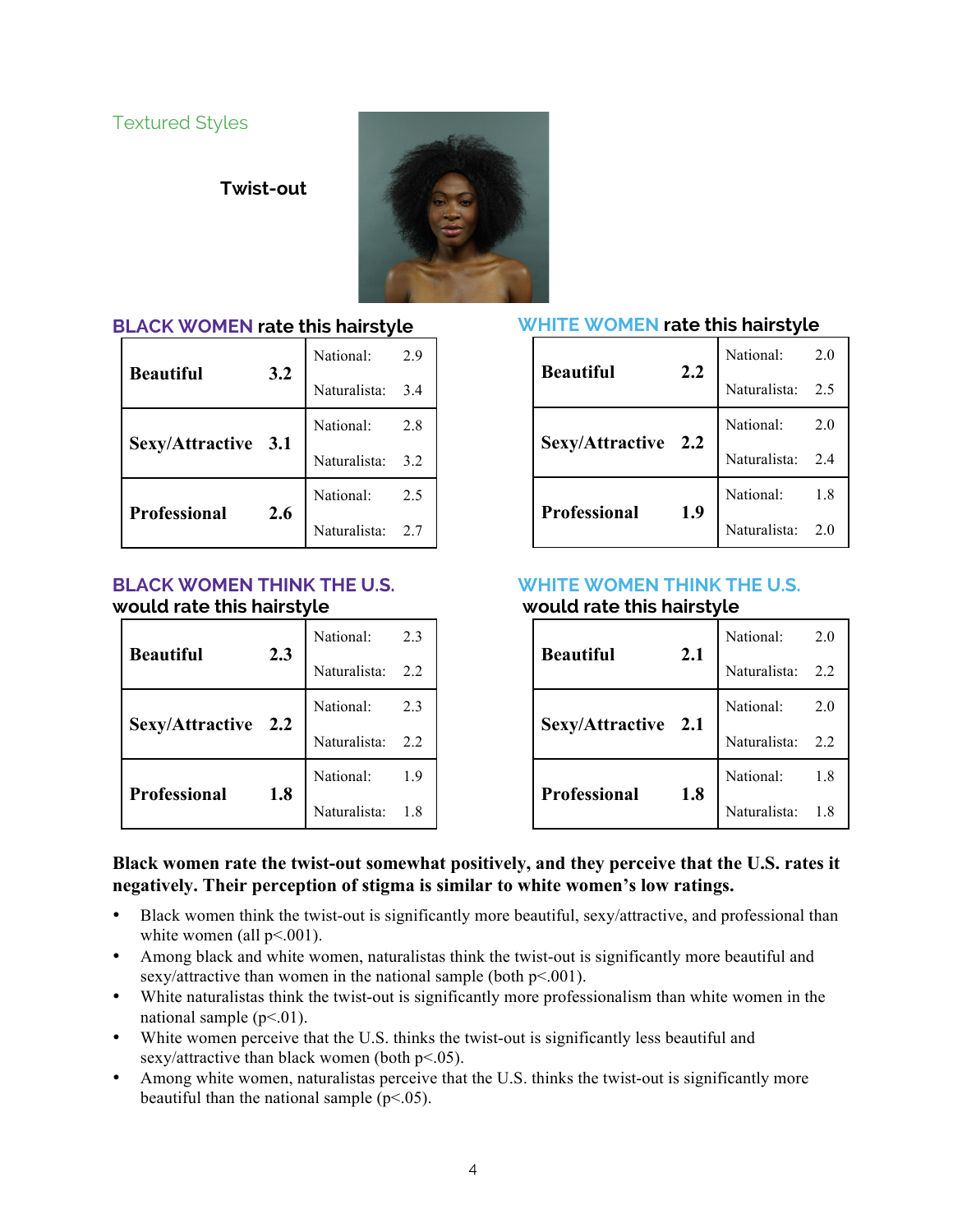**Braids**



# **BLACK WOMEN rate this hairstyle**

| 3.7<br><b>Beautiful</b> |                  | National:        | 3.7 |
|-------------------------|------------------|------------------|-----|
|                         | Naturalista: 3.7 |                  |     |
|                         |                  | National:        | 3.4 |
| Sexy/Attractive 3.4     |                  | Naturalista: 3.4 |     |
|                         | 3.5              | National:        | 3.4 |
| Professional            |                  | Naturalista: 3.6 |     |

#### **BLACK WOMEN THINK THE U.S. would rate this hairstyle**

| 3.0<br><b>Beautiful</b> |                     | National:        | 3.1 |
|-------------------------|---------------------|------------------|-----|
|                         | Naturalista: 2.9    |                  |     |
|                         | Sexy/Attractive 2.9 | National:        | 2.9 |
|                         |                     | Naturalista: 2.8 |     |
| 2.7<br>Professional     | National:           | 2.8              |     |
|                         |                     | Naturalista: 2.6 |     |

#### **WHITE WOMEN rate this hairstyle**

| <b>Beautiful</b><br>3.3 | National:                  | 3.1          |     |
|-------------------------|----------------------------|--------------|-----|
|                         |                            | Naturalista: | 3.5 |
|                         |                            | National:    | 2.9 |
| Sexy/Attractive 3.1     |                            | Naturalista: | 3.2 |
|                         | <b>Professional</b><br>3.2 | National:    | 3.0 |
|                         |                            | Naturalista: | 34  |

#### **WHITE WOMEN THINK THE U.S. would rate this hairstyle**

| 3.2<br><b>Beautiful</b> |                  | National:    | 3.1 |
|-------------------------|------------------|--------------|-----|
|                         | Naturalista: 3.2 |              |     |
|                         |                  | National:    | 3.0 |
| Sexy/Attractive 3.1     |                  | Naturalista: | 3.1 |
|                         | 3.0              | National:    | 3.0 |
| <b>Professional</b>     |                  | Naturalista: | 3.0 |

**Black women rate braids positively, and they perceive that the U.S. rates them less positively. White women rate braids somewhat positively, similar to their perception of U.S ratings. Among black women, naturalistas and the national sample do not differ in their ratings, or their perception of U.S. ratings, of braids.**

- Black women think braids are significantly more beautiful, sexy/attractive, and professional than white women (all  $p<.001$ ).
- Among white women, naturalistas think braids are significantly more beautiful, sexy/attractive, and professional than the national sample (all  $p<01$ ).
- Black women perceive that the U.S. thinks braids are significantly more beautiful, sexy/attractive, and professional than white women  $(p=0.01, p=0.01, p=0.001,$  respectively).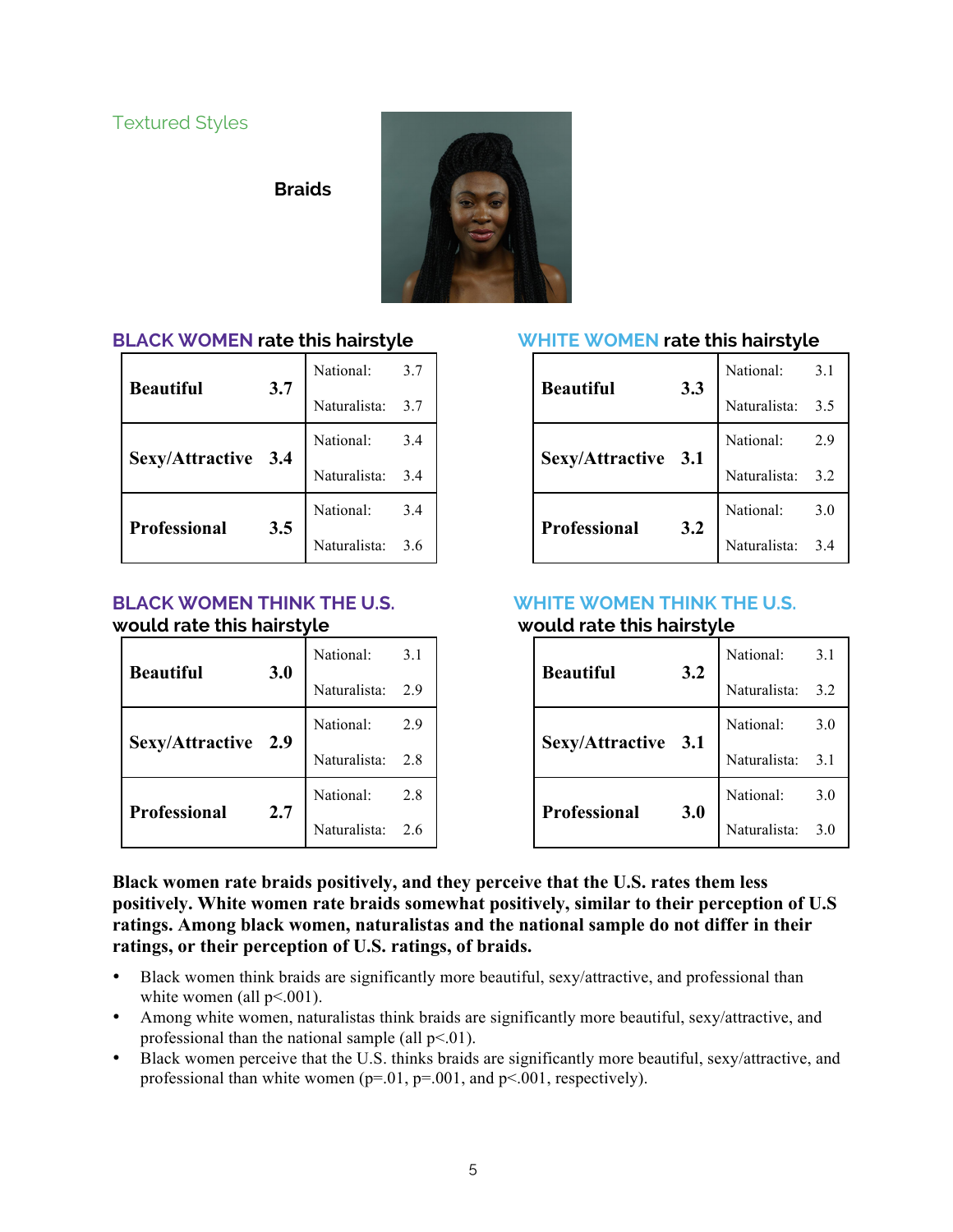### Smooth Styles

#### **Long Curls**



#### **BLACK WOMEN rate this hairstyle**

| 3.7<br><b>Beautiful</b> | National:        | 3.8 |
|-------------------------|------------------|-----|
|                         | Naturalista: 3.6 |     |
|                         | National:        | 3.8 |
| Sexy/Attractive 3.7     | Naturalista: 3.6 |     |
| 4.0<br>Professional     | National:        | 4.1 |
|                         | Naturalista:     |     |

#### **BLACK WOMEN THINK THE U.S. would rate this hairstyle**

| <b>Beautiful</b>    | 4.5 | National: 4.3<br>Naturalista: 4.5 |  |
|---------------------|-----|-----------------------------------|--|
|                     |     |                                   |  |
|                     |     | National:                         |  |
| Sexy/Attractive 4.4 |     | Naturalista: 4.5                  |  |
|                     | 4.4 |                                   |  |
| Professional        |     | National: 4.2<br>Naturalista: 4.5 |  |

### **WHITE WOMEN rate this hairstyle**

| 4.2<br><b>Beautiful</b> |                            | National:    | 4.1 |
|-------------------------|----------------------------|--------------|-----|
|                         | Naturalista:               | 4.3          |     |
|                         |                            | National:    | 4.0 |
| Sexy/Attractive 4.1     |                            | Naturalista: | 4.1 |
|                         | <b>Professional</b><br>4.1 | National:    | 4.0 |
|                         |                            | Naturalista: | 4.2 |

# **WHITE WOMEN THINK THE U.S.**

## **would rate this hairstyle**

| 4.3<br><b>Beautiful</b>    |              | National:    | 4.2 |
|----------------------------|--------------|--------------|-----|
|                            | Naturalista: | 4.4          |     |
|                            |              | National:    | 4.2 |
| Sexy/Attractive 4.3        |              | Naturalista: | 4.4 |
| <b>Professional</b><br>4.2 | National:    | 4.1          |     |
|                            |              | Naturalista: |     |

#### **White women rate the long curls very positively. Black and white women perceive that the U.S. rates them very positively.**

- White women think long curls are significantly more beautiful and sexy/attractive than black women (both  $p<.001$ ).
- Among black women, women in the national sample think long curls are significantly more beautiful than naturalistas ( $p<.05$ ).
- White women perceive that the U.S. thinks long curls are significantly more beautiful, sexy/attractive, and professional than black women (all  $p<001$ ).
- Among black women, the national sample perceives that the U.S. thinks long curls are significantly more beautiful, sexy/attractive, and professional than naturalistas (all  $p<01$ ).
- Among white women, women in the national sample perceive that the U.S. thinks long curls are significantly more beautiful and sexy/attractive than naturalistas ( $p=0.001$  and  $p<0.01$ ).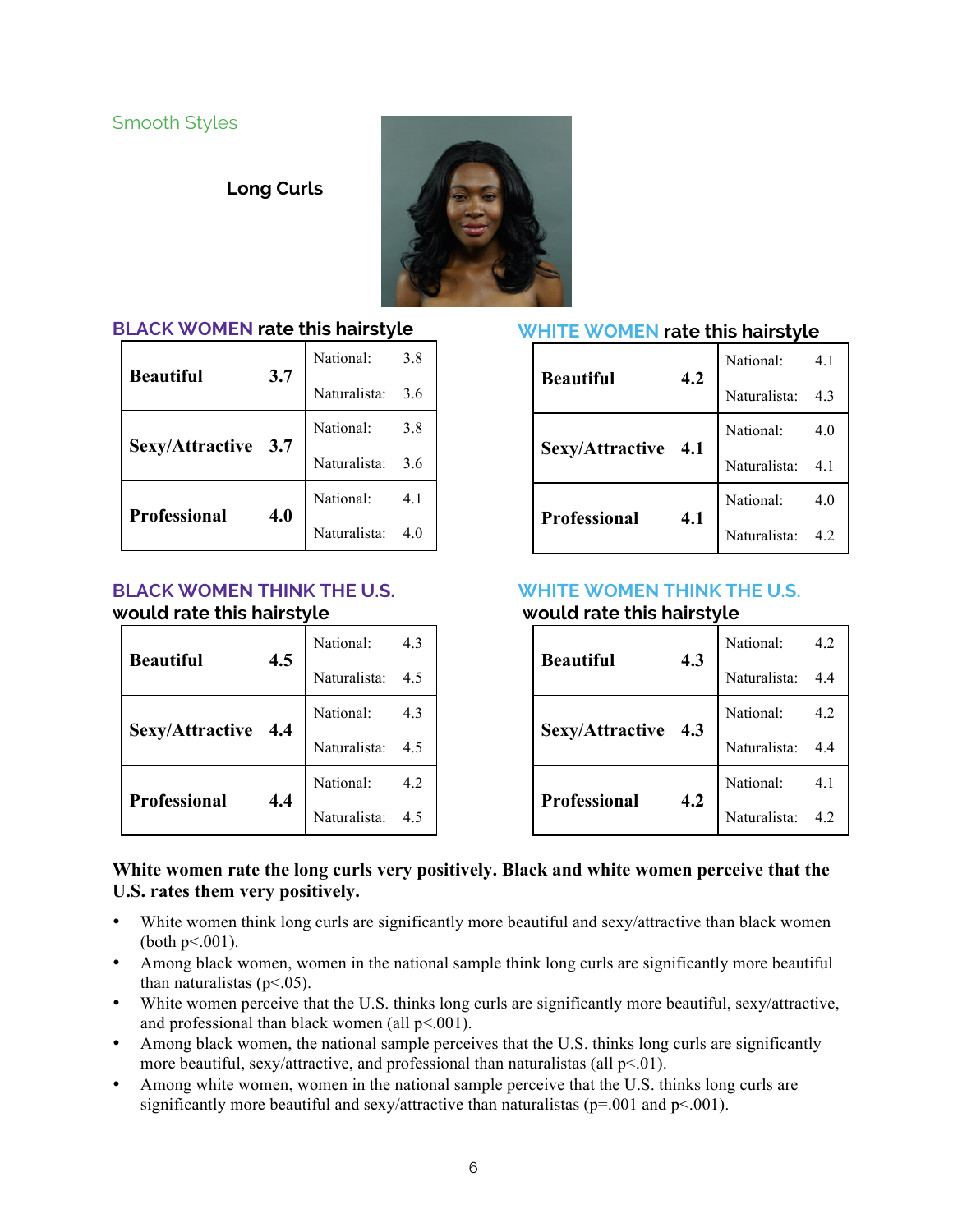# Smooth Styles

**Straight**



#### **BLACK WOMEN rate this hairstyle**

| 3.0<br><b>Beautiful</b> |              | National:        | 3.2 |
|-------------------------|--------------|------------------|-----|
|                         | Naturalista: | 2.9              |     |
|                         |              | National:        | 3.1 |
| Sexy/Attractive 2.9     |              | Naturalista:     | 2.9 |
| <b>Professional</b>     | 3.6          | National:        | 3.5 |
|                         |              | Naturalista: 3.7 |     |

#### **BLACK WOMEN THINK THE U.S. would rate this hairstyle**

| 4.1<br><b>Beautiful</b> |                  | National:        | 3.9 |
|-------------------------|------------------|------------------|-----|
|                         | Naturalista: 4.3 |                  |     |
|                         |                  | National:        | 3.9 |
| Sexy/Attractive 4.1     |                  | Naturalista: 4.3 |     |
|                         | 4.2              | National:        | 3.9 |
| Professional            |                  | Naturalista: 4.3 |     |

#### **WHITE WOMEN rate this hairstyle**

|                         |              | National:    | 3.5 |
|-------------------------|--------------|--------------|-----|
| 3.5<br><b>Beautiful</b> | Naturalista: | 3.5          |     |
|                         |              | National:    | 3.4 |
| Sexy/Attractive 3.4     |              | Naturalista: | 3.4 |
|                         | 3.6          | National:    | 3.4 |
| Professional            |              | Naturalista: | 3.7 |

# **WHITE WOMEN THINK THE U.S.**

|  |  |  | would rate this hairstyle |  |
|--|--|--|---------------------------|--|
|--|--|--|---------------------------|--|

|                     |            | National:    | 3.6 |
|---------------------|------------|--------------|-----|
| <b>Beautiful</b>    | 3.8<br>3.7 | Naturalista: | 3.9 |
|                     |            | National:    | 3.6 |
| Sexy/Attractive 3.7 |            | Naturalista: | 3.9 |
|                     |            | National:    | 3.5 |
| Professional        |            | Naturalista: | 3.8 |

**Black and white women rate straight hair similarly high on professionalism. White women rate straight hair somewhat positively, and perceive that the U.S. rates it positively as well. Black women perceive that the U.S. rates straight hair very positively.**

- White women think straight hair is significantly more beautiful and sexy/attractive than black women  $(p<.001)$ .
- Among black women, women in the national sample think straight hair is significantly more beautiful than naturalistas  $(p=01)$ .
- Among white women, naturalistas think straight hair is significantly more professional than women in the national sample  $(p<.05)$ .
- Black women perceive that the U.S. thinks straight hair is significantly more beautiful and sexy/attractive than white women (both p<.001).
- Among both black and white women, naturalistas perceive that the U.S. thinks straight hair is significantly more beautiful, sexy/attractive, and professional than the national sample (all  $p<01$ ).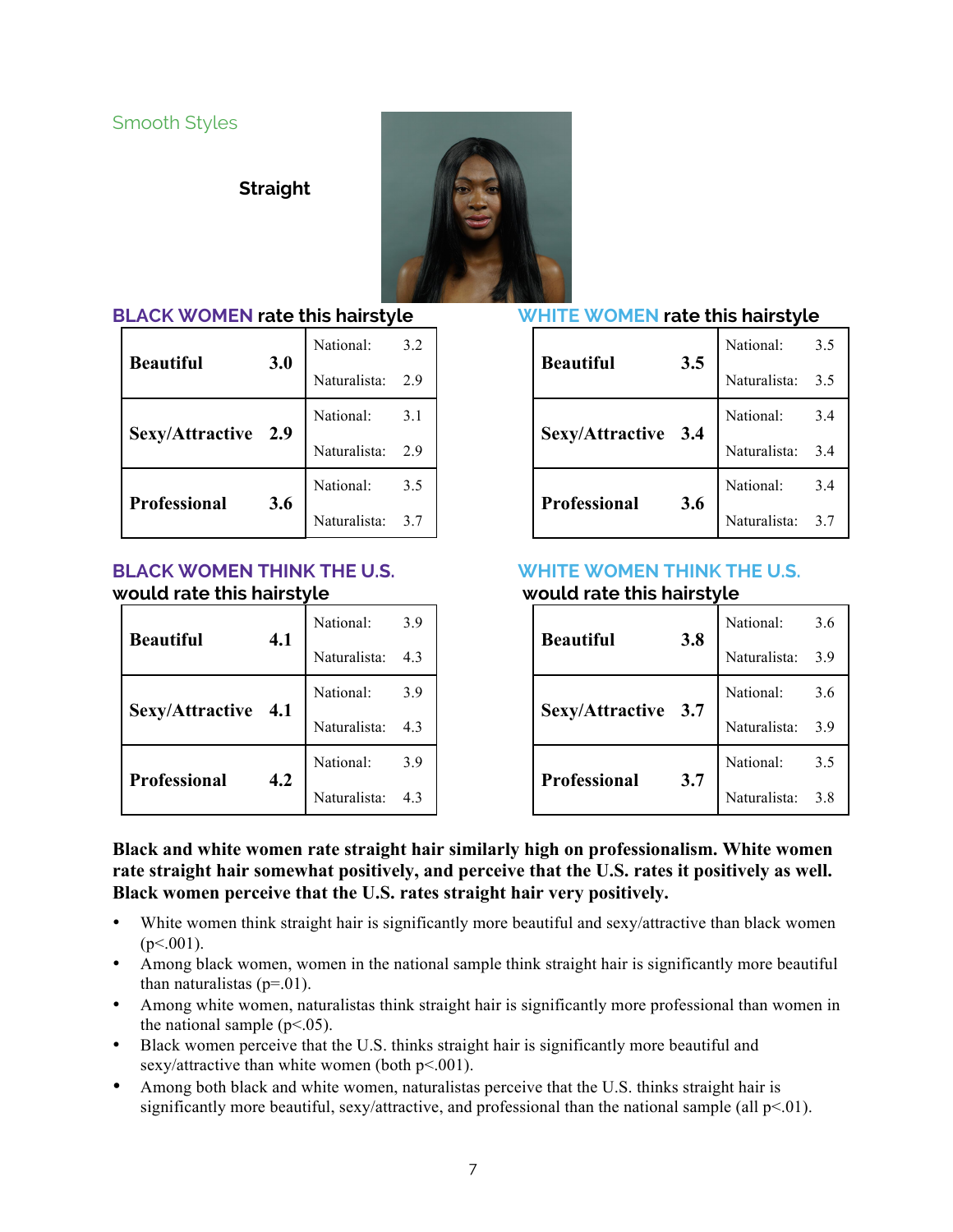# **Short Curls**



# **BLACK WOMEN rate this hairstyle**

| <b>Beautiful</b>    |     | National:        | 3.5 |
|---------------------|-----|------------------|-----|
|                     | 3.5 | Naturalista: 3.4 |     |
|                     |     | National:        | 3.4 |
| Sexy/Attractive 3.4 |     | Naturalista: 3.4 |     |
| Professional        | 3.7 | National:        | 3.6 |
|                     |     | Naturalista: 3.8 |     |

#### **BLACK WOMEN THINK THE U.S. would rate this hairstyle**

| <b>Beautiful</b>    |     | National: 3.8<br>Naturalista: 4.0 | 3.8 |
|---------------------|-----|-----------------------------------|-----|
|                     | 3.9 |                                   |     |
| Sexy/Attractive 3.9 |     | National: 3.7<br>Naturalista: 4.0 | 3.7 |
|                     |     |                                   |     |
|                     |     | National:                         | 3.7 |
| <b>Professional</b> | 3.9 | Naturalista: 4.0                  |     |

#### **WHITE WOMEN rate this hairstyle**

| <b>Beautiful</b>    |     | National:    | 3.1 |
|---------------------|-----|--------------|-----|
|                     | 3.3 | Naturalista: | 3.6 |
|                     |     | National:    | 3.1 |
| Sexy/Attractive 3.3 |     | Naturalista: | 3.6 |
|                     |     | National:    | 3.1 |
| Professional        | 3.3 | Naturalista: | 3.5 |

# **WHITE WOMEN THINK THE U.S.**

|                     |     | National:<br>3.2<br>Naturalista:<br>3.5<br>National:<br>3.2 |     |  |
|---------------------|-----|-------------------------------------------------------------|-----|--|
| <b>Beautiful</b>    | 3.4 |                                                             |     |  |
|                     |     |                                                             |     |  |
| Sexy/Attractive 3.3 |     | Naturalista:                                                | 3.5 |  |
|                     | 3.3 | National:                                                   | 3.1 |  |
| <b>Professional</b> |     | Naturalista:                                                | 3.4 |  |

**While black and white women similarly rate short curls as somewhat beautiful and sexy/attractive, black women rate them as more professional. Black women perceive that the U.S. rates short curls positively, while white women's perceptions are similar to their personal ratings.**

- Black women think short curls are significantly more professional than white women ( $p<.001$ ).
- Among white women, naturalistas think short curls are significantly more beautiful, sexy/attractive, and professional than women in the national sample (all  $p<001$ ).
- Black women perceive that the U.S. thinks short curls are significantly more beautiful, sexy/attractive, and professional than white women (all  $p<001$ ).
- Among black and white women, naturalistas perceive that the U.S. thinks short curls are significantly more beautiful, sexy/attractive, and professional than women in the national sample (all  $p<.001$ ).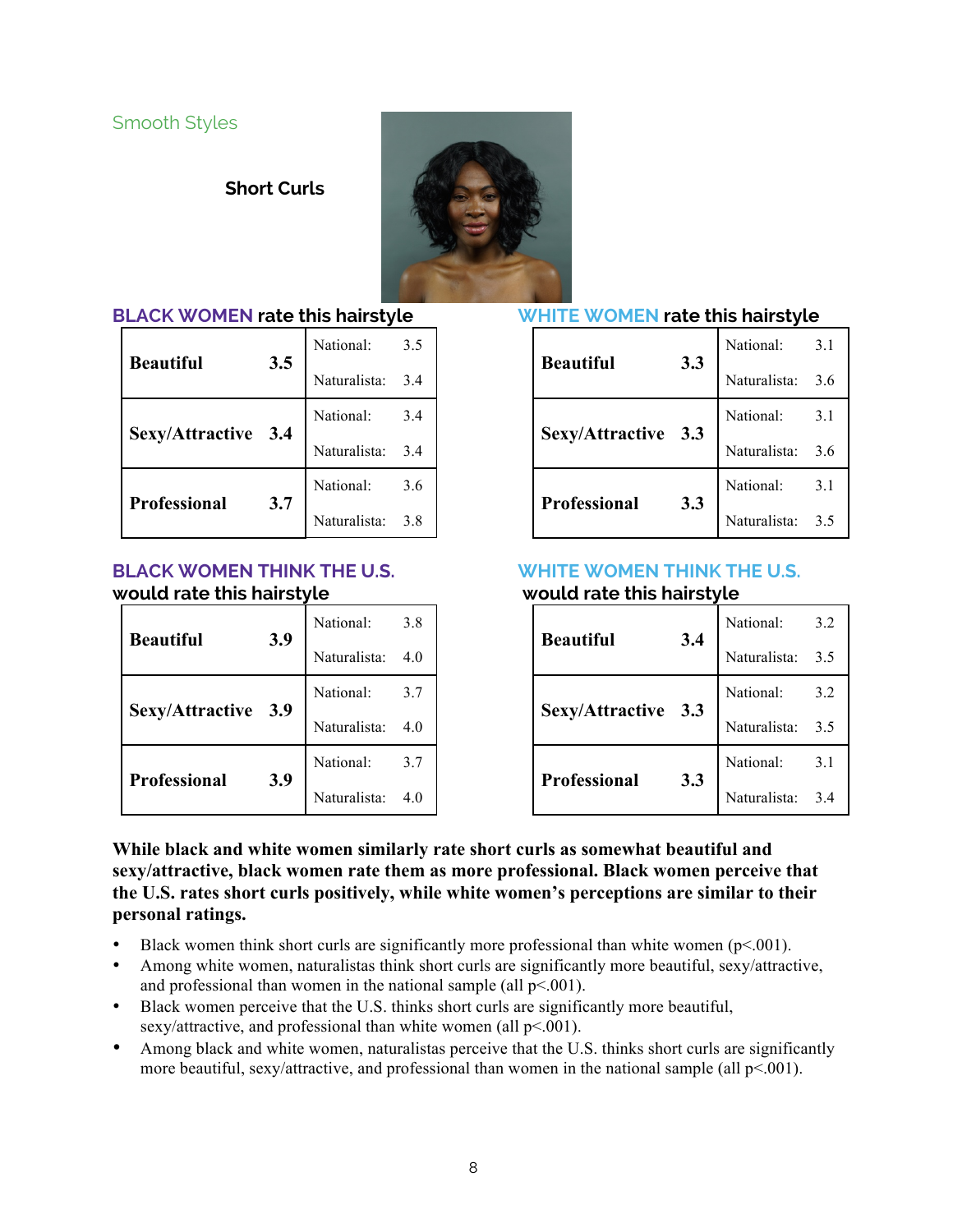# Smooth Styles

**Pixie**



#### **BLACK WOMEN rate this hairstyle**

|                     |     | National:<br>3.8 |     |  |
|---------------------|-----|------------------|-----|--|
| <b>Beautiful</b>    | 3.7 | Naturalista: 3.7 |     |  |
| Sexy/Attractive 3.6 |     | National:        | 3.8 |  |
|                     |     | Naturalista: 3.6 |     |  |
| <b>Professional</b> | 4.4 | National:        | 4.4 |  |
|                     |     | Naturalista: 4.4 |     |  |

#### **BLACK WOMEN THINK THE U.S. would rate this hairstyle**

|                     |     | National:    | 4.0 |
|---------------------|-----|--------------|-----|
| <b>Beautiful</b>    | 3.9 | Naturalista: | 3.9 |
|                     |     | National:    | 4.0 |
| Sexy/Attractive 3.9 |     | Naturalista: | 3.8 |
|                     | 4.4 | National:    | 4.3 |
| Professional        |     | Naturalista: |     |

#### **WHITE WOMEN rate this hairstyle**

| <b>Beautiful</b> |                     | National:    | 3.8 |
|------------------|---------------------|--------------|-----|
|                  | 3.8                 | Naturalista: | 3.7 |
|                  | Sexy/Attractive 3.6 | National:    | 3.7 |
|                  |                     | Naturalista: | 3.5 |
|                  | 4.3                 | National:    | 4.3 |
| Professional     |                     | Naturalista: |     |

# **WHITE WOMEN THINK THE U.S.**

| <b>Beautiful</b>    |     | National:        | 3.8 |
|---------------------|-----|------------------|-----|
|                     | 3.8 | Naturalista: 3.7 |     |
| Sexy/Attractive 3.6 |     | National:        | 3.7 |
|                     |     | Naturalista: 3.6 |     |
| <b>Professional</b> | 4.3 | National:        | 4.2 |
|                     |     | Naturalista: 4.4 |     |

#### **Overall, black and white women do not differ in their ratings of the pixie cut. Women rate the pixie cut high on professionalism, and they perceive that the U.S. rates the pixie cut similarly high on professionalism.**

- Among black women, women in the national sample think the pixie cut is significantly more beautiful and sexy/attractive than naturalistas (both  $p<.05$ ).
- Black women perceive that the U.S. thinks the pixie cut is significantly more beautiful and sexy/attractive than white women (both p<.001).
- Among black women, the national sample perceives that the U.S. thinks the pixie cut is significantly more sexy/attractive than naturalistas ( $p<.06$ ).
- Among white women, there are no significant differences between the national sample and naturalistas in their personal attitudes or perceived attitudes toward the pixie cut.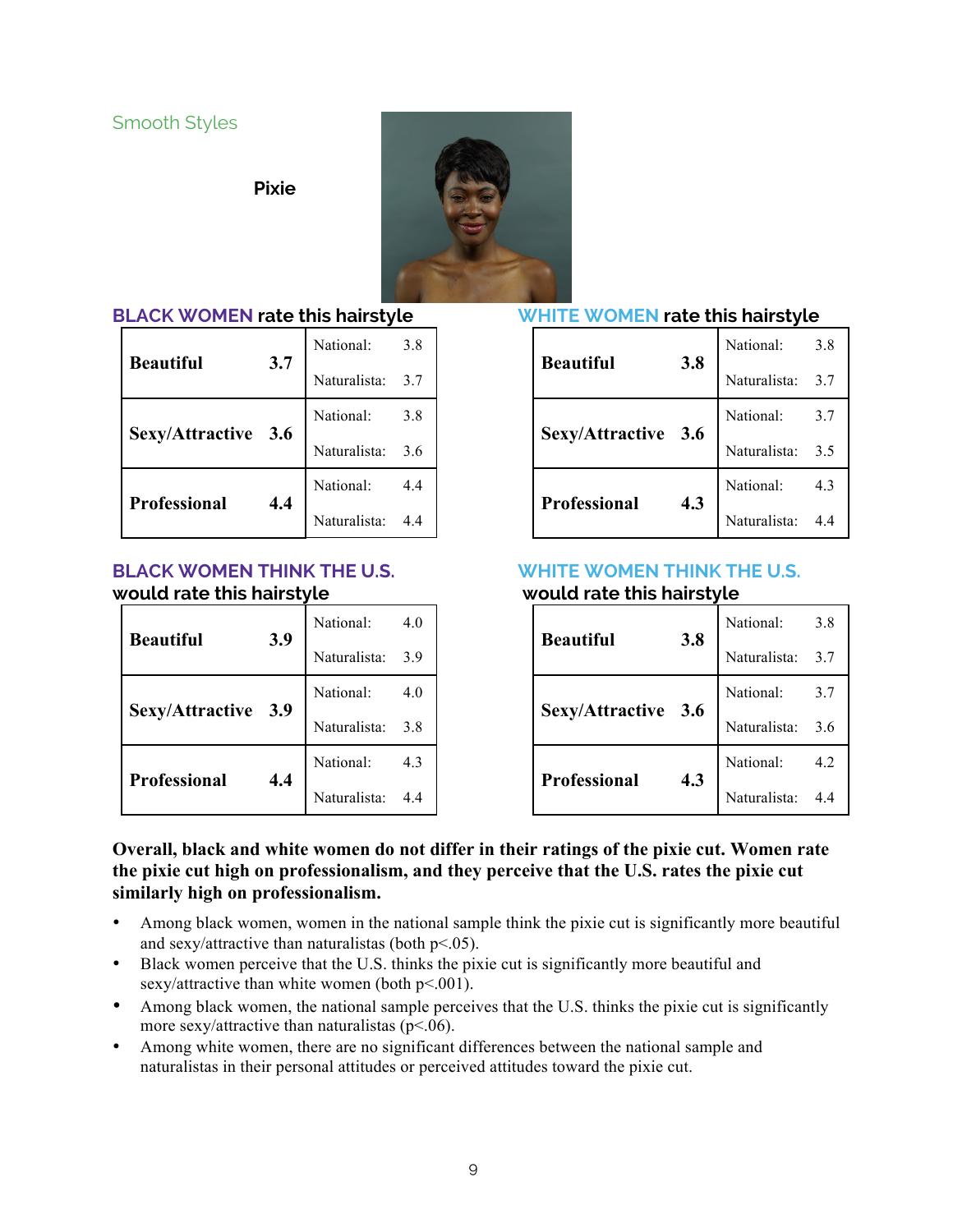# **MILLENNIAL NATURALISTAS**

With the growing presence and embrace of natural hair in recent years, we examined attitudes among millennials (women under age 30) compared to older women. We found that millennials have more positive implicit and explicit attitudes toward textured hair than older women.

We also examined the explicit attitudes of "millennial naturalistas" – black women in the natural hair community who are under age 30. Their explicit attitudes toward the natural hairstyles are significantly more positive than all other women, even other black women in the natural hair community. Millennial naturalistas' average explicit attitudes are below; these can be compared to the average scores presented on pages 2-7 of this Appendix.

|                 | Afro | Dreads | Twist-<br>Out | <b>Braids</b> | Long<br>Curls | Straight | Short<br>Curls | Pixie<br>Cut |
|-----------------|------|--------|---------------|---------------|---------------|----------|----------------|--------------|
| Beautiful       | 4.6  | 3.4    | 3.4           | 4.6           | 3.8           | 3.2      | 3.6            | 3.6          |
| Sexy/Attractive | 4.3  | 3.0    | 3.1           | 4.3           | 3.8           | 3.1      | 3.5            | 3.5          |
| Professional    | 3.4  | 2.9    | 2.7           | 3.4           | 4.2           | 4.0      | 3.8            | 4.4          |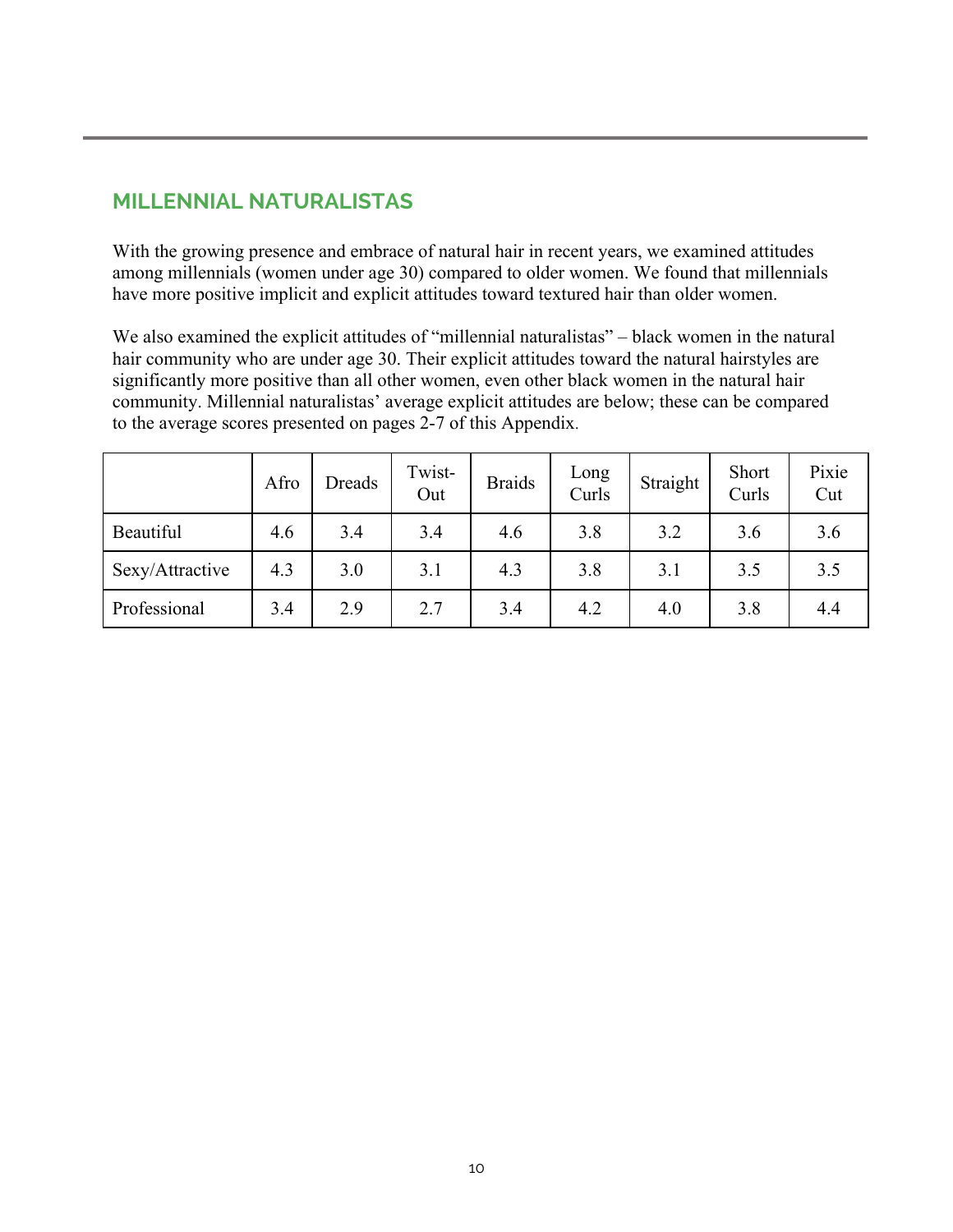# **WHAT IS "GOOD HAIR"?**

We asked women to tell us what "good hair" means to them. Overall, women described "good hair" as hair that is manageable and is healthy. The emphasis was on the texture of the hair: women describe "good hair" as straight, smooth, silky, and soft, not frizzy or "kinky." They emphasize that this is hair someone has naturally – "no chemicals needed." Some women link good hair to whiteness, explaining that the "good hair" standard is based on the type of hair that white women have, and is often hair that biracial women have. Here is a sample of responses:

*"Straight, silky, soft hair."*

*"Straight hair. Not kinky or nappy."*

*"When I hear the term 'good hair,' I instantly think of racism, because people think that 'good hair' or 'nice hair' means women with straight hair or women with hair flowing down your back. You don't see women with afros or braids as 'good hair.'"*

*"It means that a black person has hair that is easy to comb and style. The texture is naturally smooth and sometimes has a loose curl pattern. Easy to manage, maintain and style. Does not need a chemical or pressing to style."*

*"'Good hair' to me means that it's healthy, moisturized, and strong. 'Good hair' to everyone else means that it's straight or has very neat and defined curls/coils."*

*"Hair that people, primarily black women, get just to fit into society because of social norms and stuff being stressed on them."*

*"People are born with it. It does not need to be chemically straightened."*

*"Looks good with minimal effort."*

*"To me, it means healthy and well cared for hair, but traditionally it means a black person with 'white' textured hair."*

*"Personally, I think afro textured hair is 'good hair,' but a lot of people would believe straight and silky hair to be 'good hair.'"*

*"Hair that is acceptable to the majority of society. Smooth and silky to touch."* 

*"Manageable hair. Soft. Most of my people will say kinky hair is not 'good hair,' so any hair that is not kinky is considered 'good hair.'"*

*"It looks and feels like white people's hair easy to comb, not nappy or kinky."*

*"Thick hair with a defined curl pattern that is easily manageable, healthy, grows really long, and quite thick."*

*"The term 'good hair,' to me, means that it has body, shine, and bounce. Not dried, or chemically altered."*

*"The flawless, shiny, straight, flowing-in-thewind hair that you see in media all the time."*

*"I hate the term, so I refuse to answer this question."*

*"It means loving the hair you were born with. And not letting other try to change it."*

*"My hair."*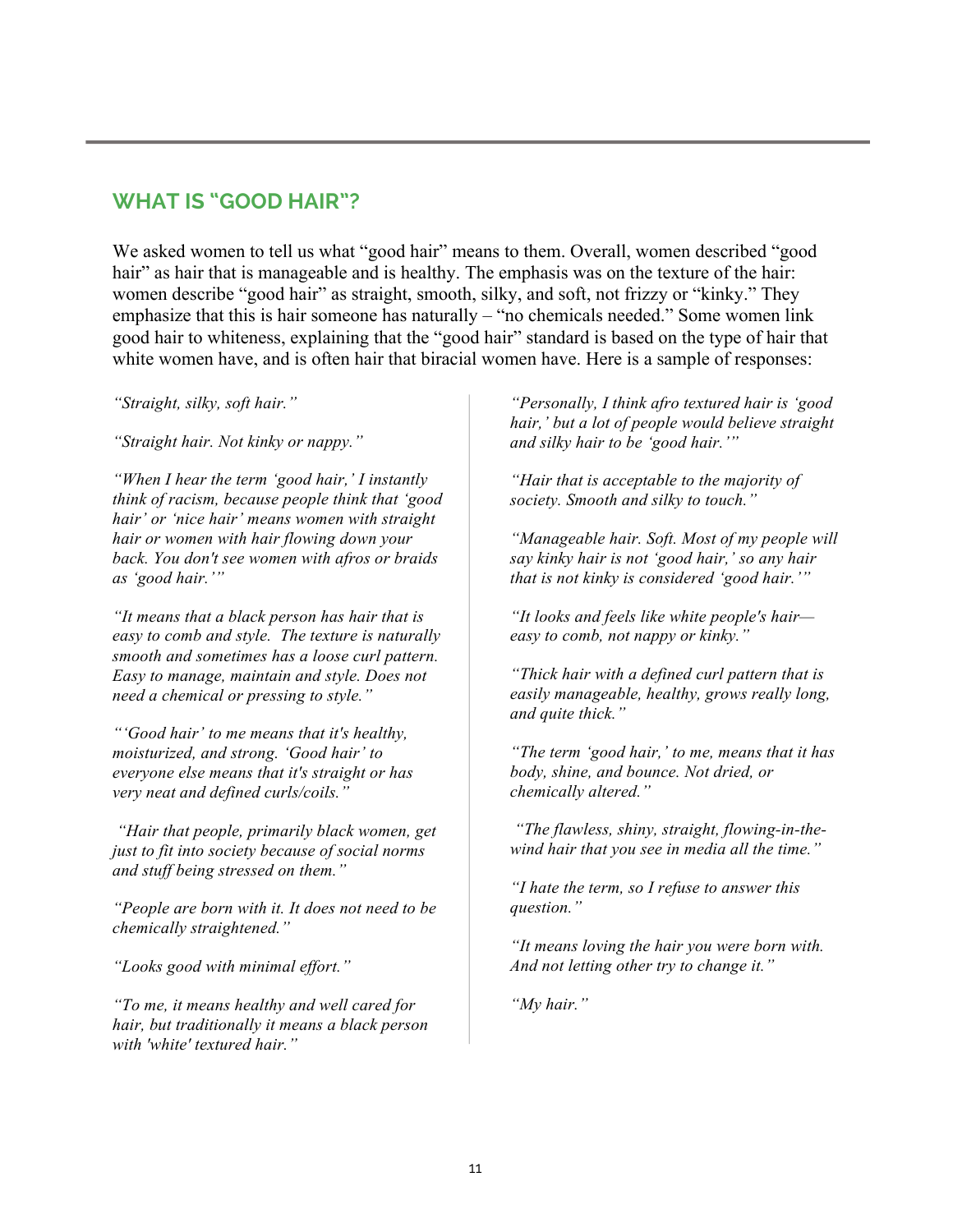# **HAIR ANXIETY**

As part of the "Good Hair" Survey, we asked 502 women from the national sample and 688 women from the natural hair community a series of questions regarding concerns, experiences, and pressures related to their own hair. We compared black and white women's responses.



# How comfortable are you with someone touching your hair?



I feel social pressure to straighten my hair or to keep my hair straightened at work.

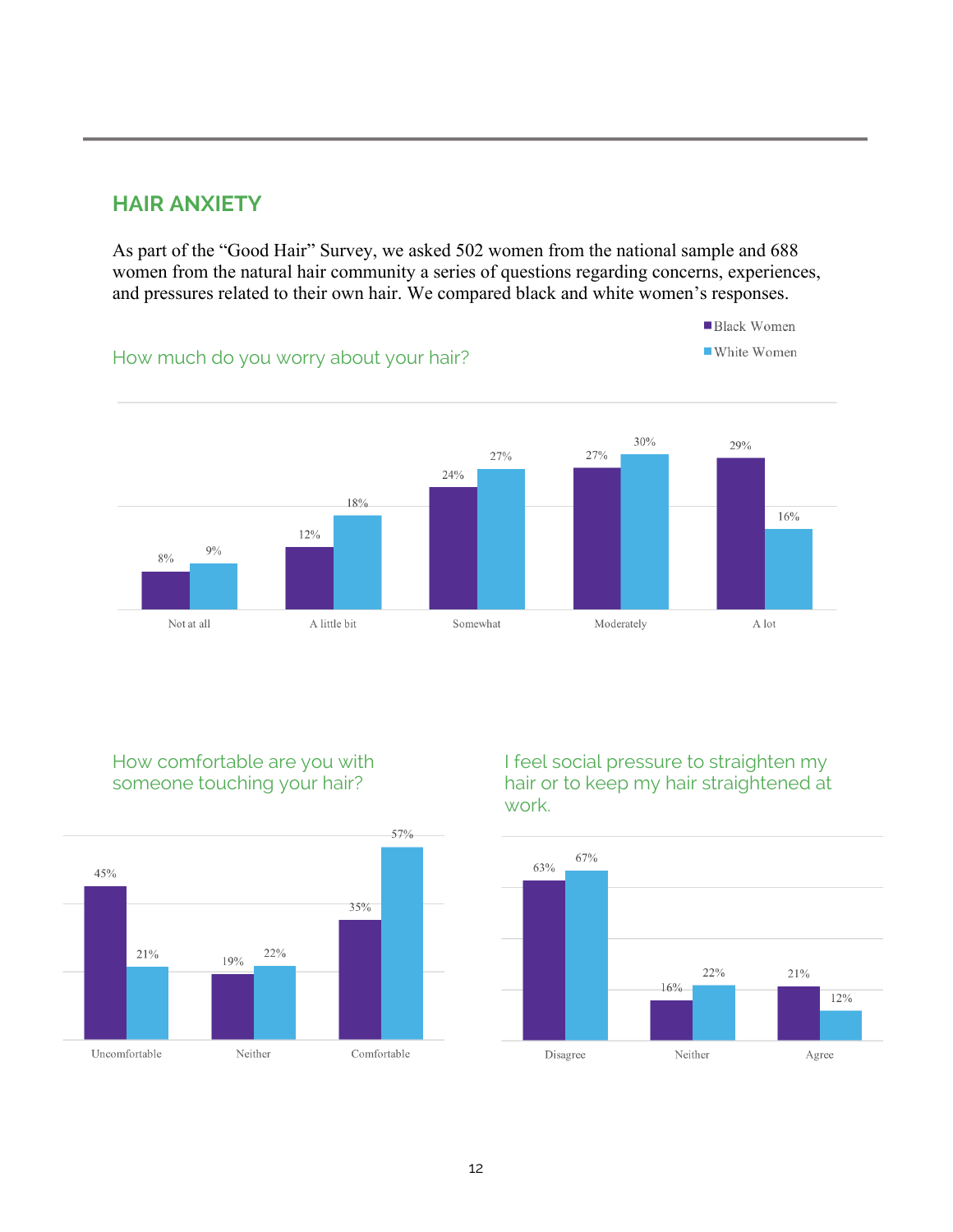

### In an average week, how much time do you spend doing your hair?

# How often do you have professional styling appointments for your hair?





# In an average month, how much do you spend on hair products?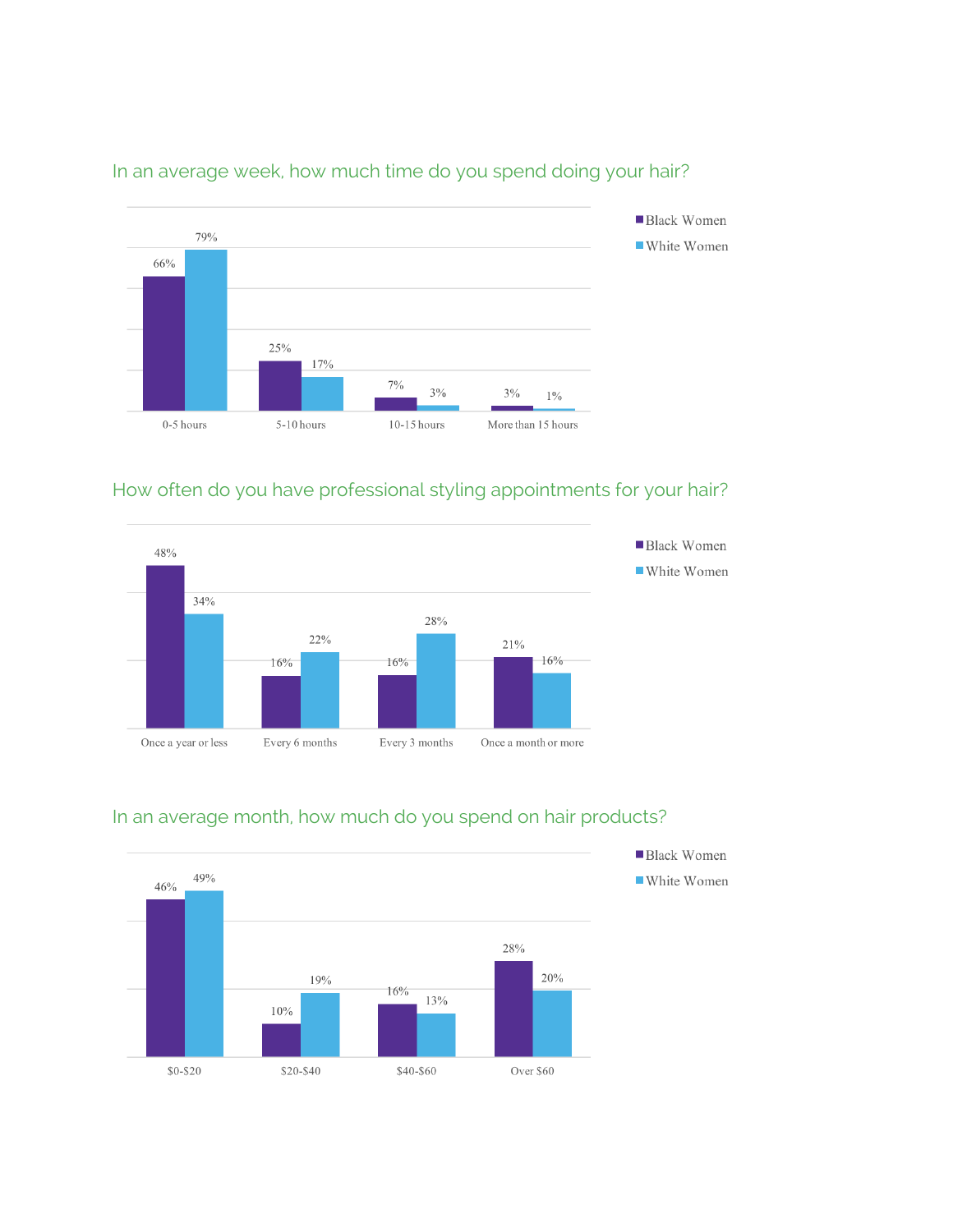# **IMPLICIT BIAS**

For The "Good Hair" Study, Perception Institute designed the Hair IAT, the first Implicit Association Test (IAT) to assess implicit attitudes toward black women's hair. 4,163 participants completed the Hair IAT, in which they were asked to associate images of textured and smooth hairstyles with pleasant and unpleasant words. A faster association between smooth hairstyles and pleasant words, or textured hairstyles and unpleasant words, indicates implicit bias against textured hair.

### Implicit Bias Results – All Participants, by sample, race, and gender

Hair IAT results from all participants are presented by subgroup (race/gender within each sample) below. The results are presented in three forms: the average IAT score for each subgroup, the scientific interpretation of the average score, and the breakdown of the percentage of people within the subgroup who hold each level of bias, from slight pro-texture to strong prosmooth.

The IAT produces a "d score." The interpretation of the IAT score uses conventional cut-offs: "strong" ( $>0.65$ ), "moderate" (0.35-0.64), "slight" (0.15-0.34), and "neutral" (0-0.14) (Greenwald, Nosek & Banaji, 2003).

|                                                            |                                       |                                      | <b>NATIONAL SAMPLE</b>     | <b>NATURAL HAIR</b><br><b>COMMUNITY</b> |                                             |                              |                              |
|------------------------------------------------------------|---------------------------------------|--------------------------------------|----------------------------|-----------------------------------------|---------------------------------------------|------------------------------|------------------------------|
|                                                            |                                       | <b>BLACK</b><br><b>MEN</b>           | <b>WHITE</b><br><b>MEN</b> | <b>BLACK</b><br><b>WOMEN</b>            | <b>WHITE</b><br><b>WOMEN</b>                | <b>BLACK</b><br><b>WOMEN</b> | <b>WHITE</b><br><b>WOMEN</b> |
| $\mathbf{\Omega}$<br><b>BIA</b><br>IMPLICIT<br>öF<br>LEVEL | <b>IAT</b> Score<br>(average d score) | $-0.31$                              | $-0.49$                    | $-0.39$                                 | $-0.60$                                     | $-0.08$                      | $-0.49$                      |
|                                                            | Interpretation of<br><b>IAT</b> Score | Slight-to-<br>Moderate<br>pro-smooth | Moderate<br>pro-smooth     | Moderate<br>pro-smooth                  | Moderate-to-<br><b>Strong</b><br>pro-smooth | Neutral                      | Moderate<br>pro-smooth       |
|                                                            | % Slight<br>pro-texture               | 18%                                  | $5\%$                      | 13%                                     | 3%                                          | 33%                          | $5\%$                        |
|                                                            | % Neutral                             | 18%                                  | 13%                        | 17%                                     | 4%                                          | $22\%$                       | 12%                          |
|                                                            | % Slight<br>pro-smooth                | 17%                                  | 13%                        | 14%                                     | 13%                                         | 17%                          | 20%                          |
|                                                            | % Moderate<br>pro-smooth              | 20%                                  | 33%                        | 22%                                     | 37%                                         | 14%                          | 24%                          |
|                                                            | $%$ Strong<br>pro-smooth              | 28%                                  | 36%                        | 34%                                     | 44%                                         | 14%                          | 39%                          |